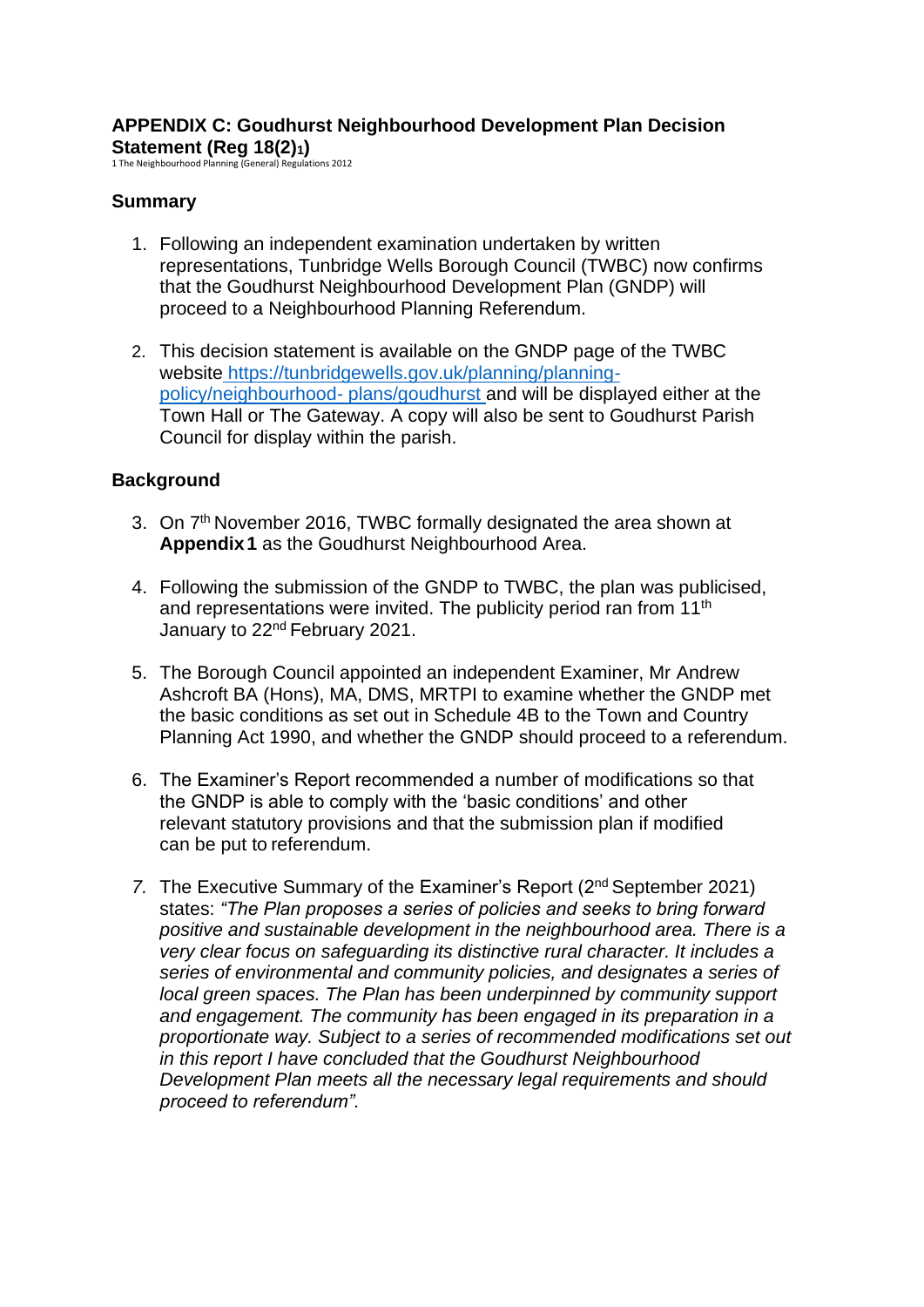#### **Recommendations, Decisions and Reasons**

- 8. The Neighbourhood Planning (General) Regulations 2012, Regulation 18 requires the local planning authority to outline what action to take in response to the recommendations of an examiner made in a report under paragraph 10 of Schedule 4a to the Town and Country Planning Act 1990 (as applied by Section 38A of the Planning and Compulsory Purchase Act 2004).
- 9. Having considered the recommendations made by the Examiner's report, and the reasons for them, TWBC in conjunction with Goudhurst Parish Council (the Qualifying Body) has agreed to accept the modifications made to the draft plan under paragraph 12(6) of Schedule 4B to the Town and Country Planning Act 1990 in response to the Examiner's recommendations/modifications.
- 10.To meet the requirements of the Localism Act 2011 a referendum which poses the question, *'Do you want Tunbridge Wells Borough Council to use the Goudhurst Neighbourhood Development Plan to help it decide planning applications in the Goudhurst Neighbourhood Area?'* will be held in the area formally designated as the Goudhurst Neighbourhood Area.
- 11. The date on which the referendum will take place is Thursday 3<sup>rd</sup> February 2022.

#### **2 nd December 2021**